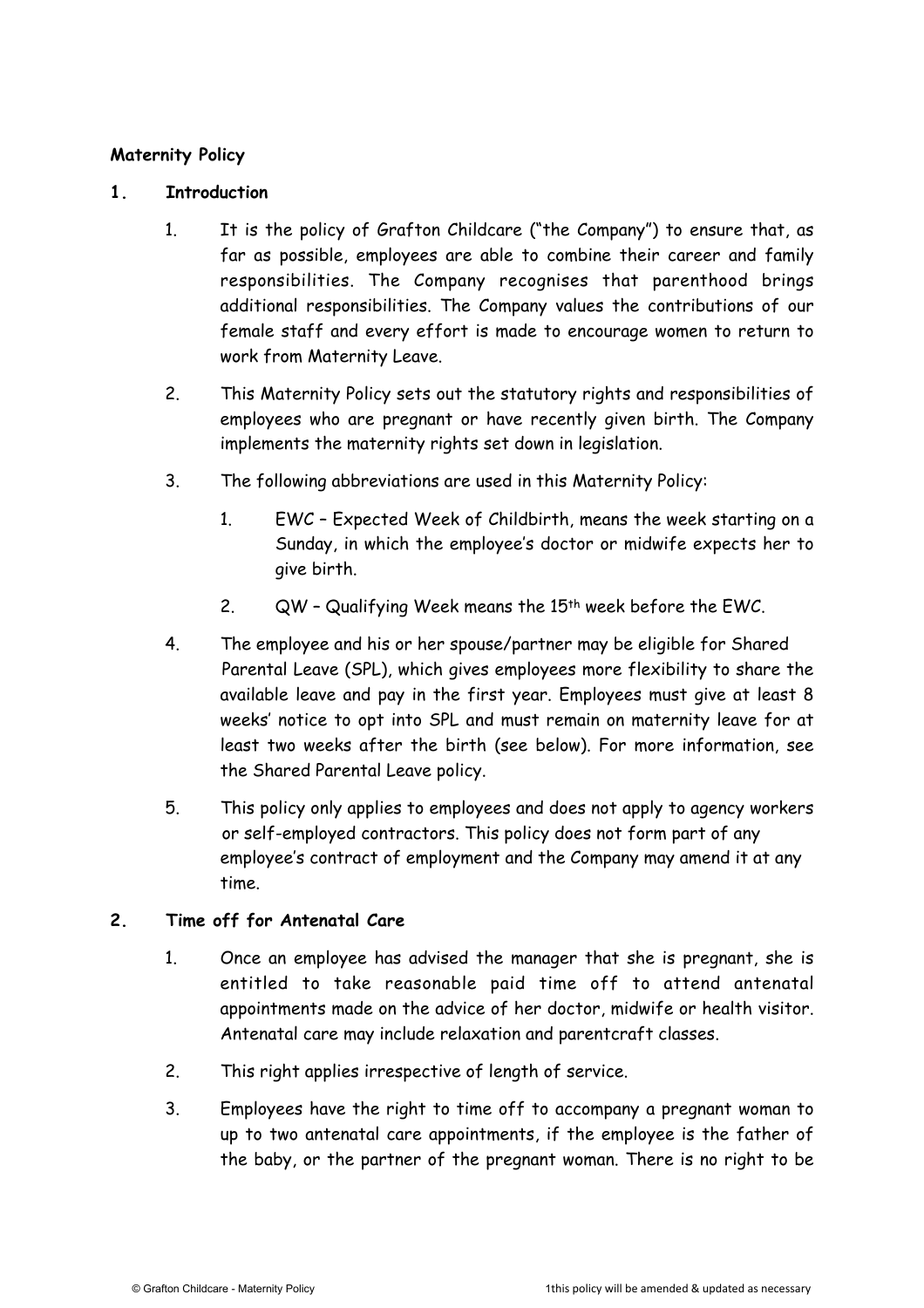paid for this time off and the employee can take a maximum of six and a half hours for each appointment.

### **3. Entitlement**

All employees are entitled to up to 52 weeks' maternity leave, consisting of 26 weeks' ordinary maternity leave (OML) and 26 weeks' additional maternity leave (AML).

## **2. Notification of Pregnancy**

- 1. On becoming pregnant, an employee should notify the manager as soon as she feels able to do so. This is important because there are health and safety considerations for the employee and the Company.
- 2. By the end of the Qualifying Week (QW), or as soon as reasonably practicable afterwards, the employee is required to provide the following information in writing to the Company:
	- 1. that she is pregnant;
	- 2. her Expected Week of Childbirth (EWC);
	- 3. the date on which she intends to start her maternity leave.
- 3. The employee must also provide the manager with a MAT B1 form. The form must have either the doctor's name and address or the midwife's name and registration number on it. The MAT B1 form confirms the employee's EWC.

### **5. Maternity Leave**

- 1. All pregnant employees are entitled to a maximum of 26 weeks' Ordinary Maternity Leave ("OML") and 26 weeks' Additional Maternity Leave ("AML"), making a total of 52 weeks.
- 2. Maternity leave should normally commence no earlier than 11 weeks before the EWC, unless the child is born prematurely before that date.
- 3. Maternity leave will start on whichever date is the earliest of:
	- 1. The employee's chosen start date;
	- 2. The day after the employee gives birth; or
	- 3. The day after any day on which the employee is absent for a pregnancy-related reason in the four weeks before the EWC.
- 4. The employee is permitted to bring forward her maternity leave start date, provided she advises the Company in writing at least 28 days before the new start date or, if that is not possible, as soon as reasonably practicable. The employee may also postpone her maternity leave start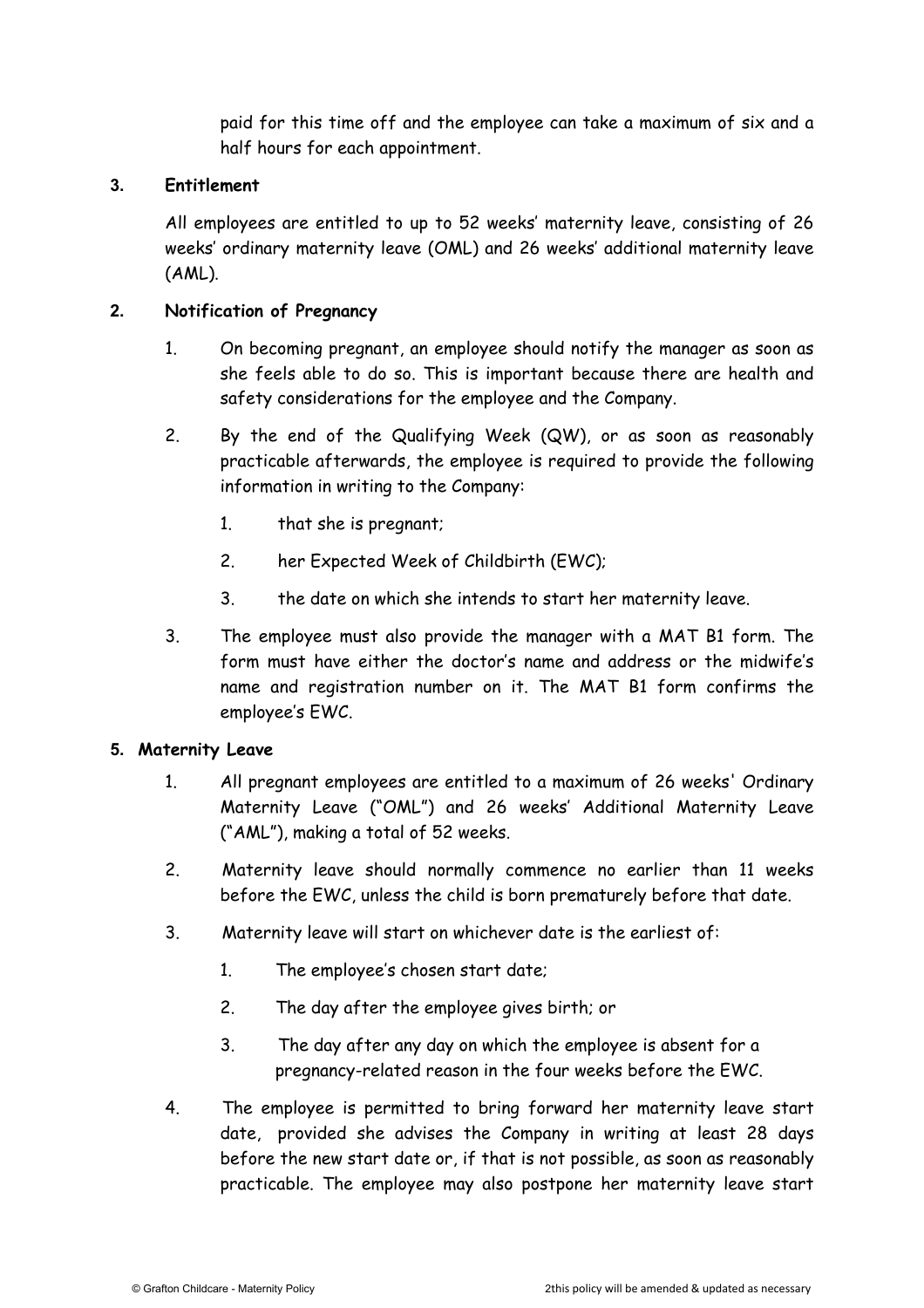date, provided she advises the Company in writing at least 28 days before the original proposed start date or, if that is not possible, as soon as reasonably practicable.

- 5. The Company will formally respond in writing to the employee's notification of her leave plans within 28 days, confirming the date on which she is expected to return to work if she takes her full 52-week entitlement to maternity leave.
- 6. Shortly before the start of the employee's maternity leave, the Company will discuss with the employee the arrangements for covering the employee's work. As far as possible, such arrangement will be finalised in consultation with the employee herself. If she has staff reporting to her, she will be involved in all decisions relating to the temporary reporting arrangements to cover her maternity leave. The Company will also discuss opportunities for the employee to remain in contact during her maternity leave.
- 7. The law obliges all employees to take a minimum of two weeks' compulsory maternity leave immediately after the birth of the child.

## **6. Maternity Pay**

- 1. For 39 weeks of the 52-week maternity leave period, employees are entitled to receive Statutory Maternity Pay ("SMP") provided that she has at least 26 weeks' continuous employment with the Company at the end of the QW and her average earnings are not less than the lower earnings limit set by the government.
- 2. The first six weeks of SMP are paid at 90% of the employee's average earnings and the remaining 33 weeks are paid at a rate set by the government each year.

### **7. Rights during Maternity Leave Period**

- 1. The employee will continue to benefit from all of the rights conferred by her Terms and Conditions of Employment, except for the right to remuneration.
- 2. The employee will:
	- 1. Retains the right to notice, right to redundancy pay, access to disciplinary and grievance procedures and the employer's implied obligation of trust and confidence; and
	- 2. Remain bound by the implied obligation of good faith and any express terms about termination, disclosure of confidential information, acceptance of gifts and her participation in any business.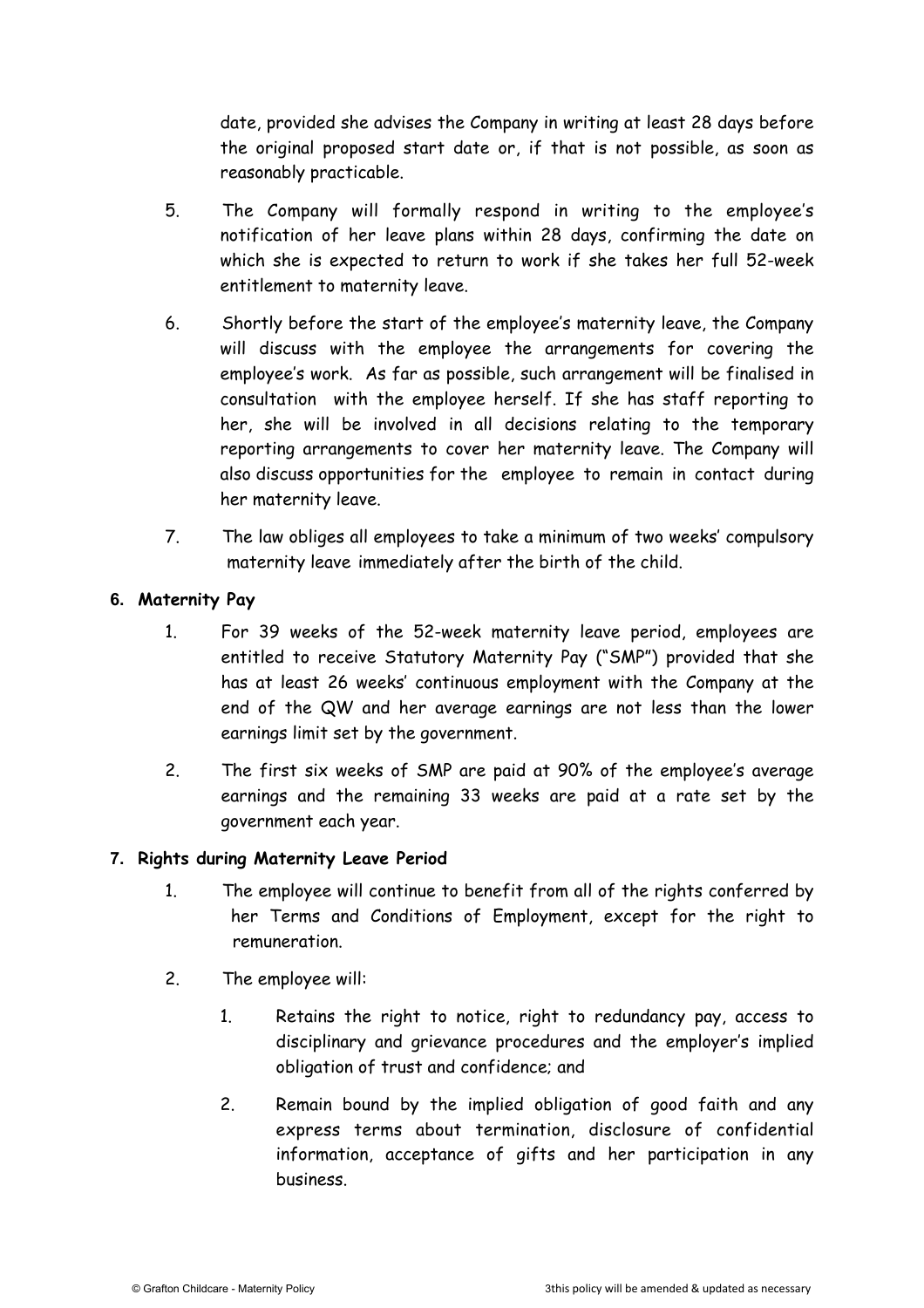- 3. As stated above, the employee's contract of employment remains in force during OML and AML for all purposes except remuneration. Therefore, both statutory and contractual annual holiday entitlement continue to accrue in the normal way during maternity leave.
- 4. Prior to the commencement of maternity leave, the employee's will discuss the timing of the employee's holiday in relation to her forthcoming maternity leave. The Company may:
	- 1. require the employee to use all her outstanding holiday entitlement before starting maternity leave; or
	- 2. agree that the employee may carry the holiday forward and take it on her return to work after maternity leave; or
	- 3. pay the employee for any outstanding holiday entitlement as if the employee were leaving the Company. This applies to holiday entitlement in excess of the statutory minimum.
	- 4. On the employee's return to work during the next holiday year, the employee will be able to take her full annual leave entitlement in the usual way in accordance with Company's annual leave policy.
- 5. If the employee is a member of the pension scheme, the Company shall make pension contributions during OML and any period of paid AML, based on the employee's normal salary. Any employee contributions will be based on the amount of any maternity pay the employee is receiving unless the employee informs the Manager that she wishes to make up the shortfall.
- 6. Employees can agree to work for the Company (or attend training) for up to 10 days during their maternity leave without that work bringing to an end their maternity leave. These are known as 'keeping in touch' (KIT) days. The Company has no right to require employees to carry out any work and employees have no right to undertake any work during maternity leave. Employees will be paid at their normal basic rate of pay for time spent working on a KIT day and this will be inclusive of any maternity pay entitlement.
- 7. The Company may make reasonable contact with the employee during maternity leave.

# **8. Returning to Work after Maternity Leave**

8.1. Employees must return to work on the expected return date unless they advise the Company otherwise. Employees who wish to return to work early must give the Company at least eight weeks' notice. Employees who wish to return later than their expected return date may be able to do